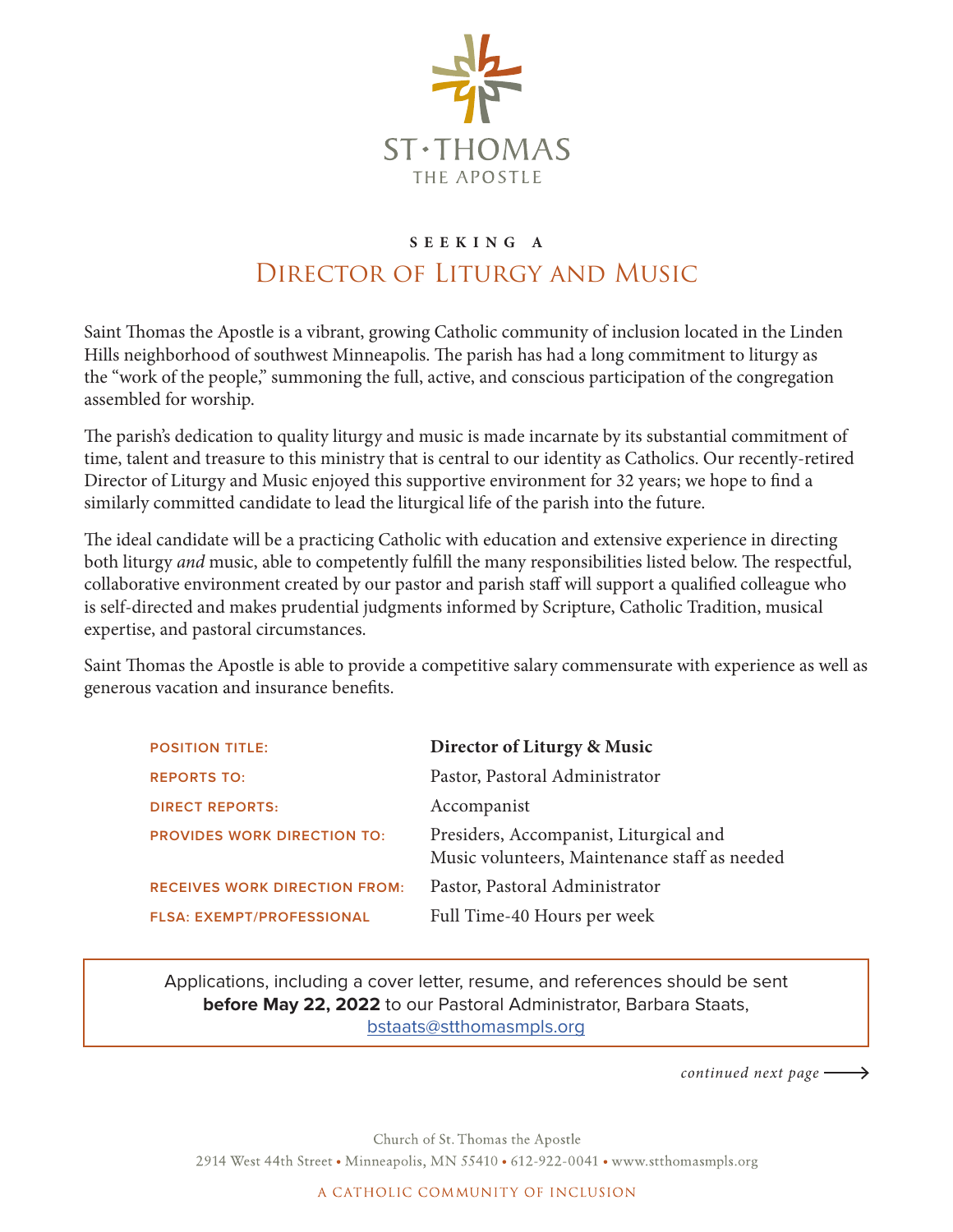

# Representative Responsibilities

#### **Preparation for Worship/Music**

- Select, arrange, and prepare liturgical music
	- -provide music and/or prepare folders for musicians
- Rehearse one's own musical role in liturgy
- Practice regularly to maintain and improve one's own musical skills
- Assess interest and support for a children's choir (2nd grade-8th grade)
	- -form, rehearse, and direct that choir if appropriate
- Rehearse the Parish Choir
	- -once a week from Labor Day through Pentecost
- Audition, train, and rehearse volunteer and paid cantors as needed
- Rehearse volunteer and paid instrumentalists as needed
- Plan and assist with music for funerals, weddings and other liturgical celebrations as needed

#### **Implementation of Worship/Music**

- Recognize and uphold the primacy of the assembly voice in worship
- Accompany or cantor at designated Masses
- Direct Parish Choir at Mass once a week from Labor Day through Pentecost
- Check in with and supervise volunteer and paid cantors and instrumentalists at Masses
- Oversee/do set-up and clean-up of music/music equipment for rehearsals and Masses

#### **Organization/Maintenance of Music Ministries**

- Schedule volunteer and paid musicians
- Contract paid musicians
- Maintain parish musical instruments, equipment, and sound system
- Maintain all music and octavo files; keep updated inventory of music

#### **Preparation of Worship/Liturgy**

- Meet monthly with Liturgy Commission
- Train/oversee training and scheduling of liturgical ministers
	- -Lectors, Eucharistic ministers, greeters, ushers, servers, gift bearers, linen care/laundry team, sacristans
- Empower others to move into these roles of leadership in recruiting and training.
- Compose, adapt, and update liturgical texts
- Prayers of the Faithful, announcements, presider scripts
- Prepare, lay out, print/oversee the preparing, lay out, printing of weekly worship programs
- Coordinate with, provide music, names, graphics as needed to coordinator of live-stream Mass
- Coordinate, and oversee the implementation of liturgical seasonal decorations as well as permanent worship environment

• Order needed decorations/environment pieces (flowers, trees, lights, wreaths, candles, cloth, banners, etc.)

*continued next page*